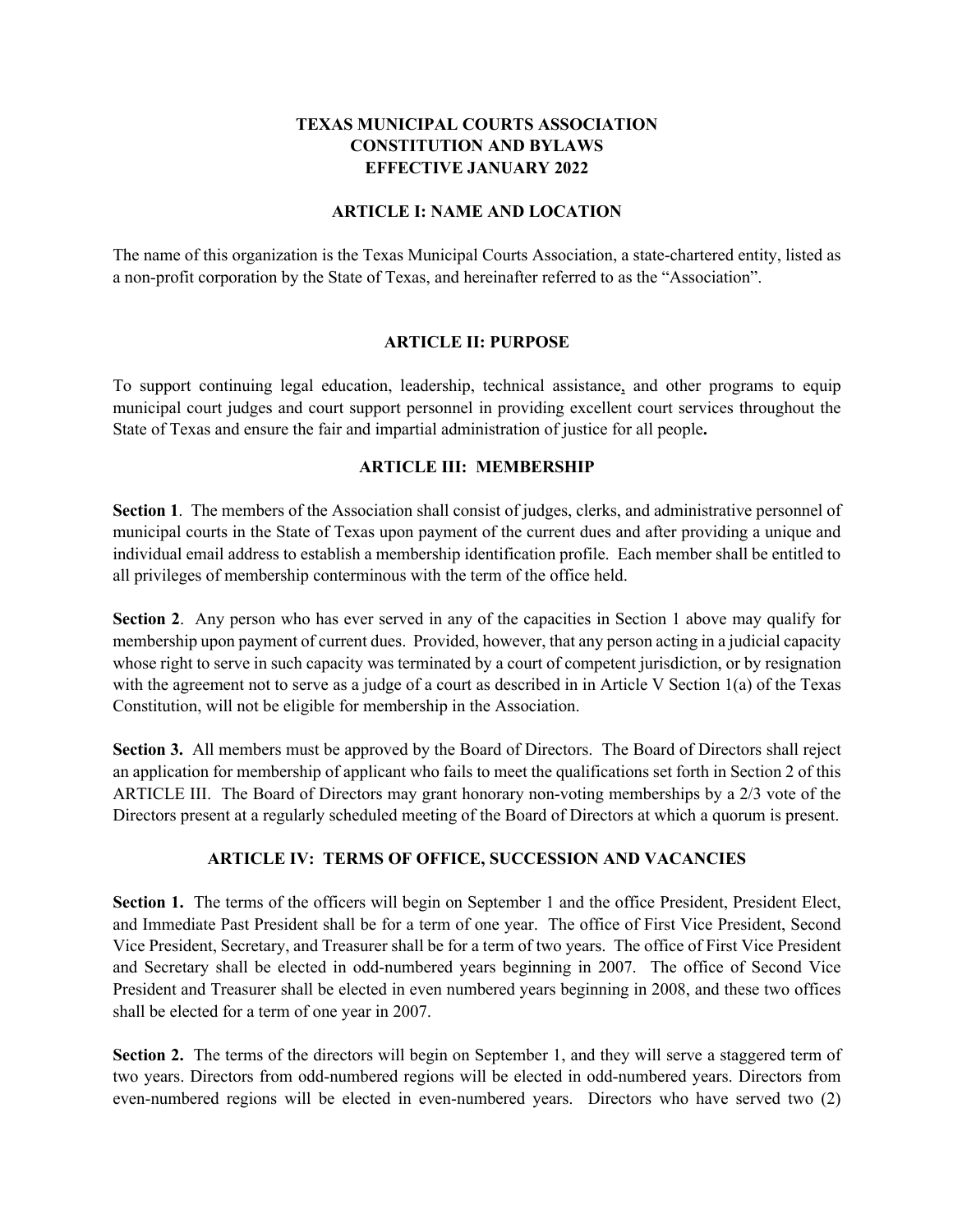complete consecutive terms as director of one of the regions shall not be eligible for nomination or election to that position for the term immediately following the second complete consecutive term.

**Section 3.** In the event of a vacancy of the office of the President, the First Vice President shall succeed. In the event of a vacancy in the office of the First Vice-President, Second Vice President, Secretary or Treasurer, the vacancy will be filled by appointment by the President and approved by the Board of Directors. In the event of a vacancy of the office of President Elect, the office will remain vacant and the office of President for the following year will be filled at the next general or special election of the membership.

**Section 4.** In the event of a vacancy in a position on the Board of Directors, the President will appoint a director with approval of the Board of Directors. The appointed person will hold the position until confirmed. The person appointed will serve to the of the unexpired term of office to which appointed.

## **ARTICLE V: BOARD OF DIRECTORS**

**Section 1.** The business and affairs of the Texas Municipal Courts Association shall be managed by its Board of Directors. The Texas Municipal Courts Association Board of Directors shall serve, Ex Officio, as the Board of Directors of the Texas Municipal Courts Education Center.

**Section 2.** The Board of Directors shall consist of the President, President-Elect, First Vice-President, Second Vice- President, Secretary, Treasurer, the ten directors of the ten regions as established herein, and the Immediate Past President. All members of the Board of Directors must be employed or serving in a municipal court in the State of Texas during their term of office.

**Section 3.** Nine members of the Board of Directors shall constitute a quorum for the transaction of business. The act of the majority of the members present at a meeting at which a quorum is present shall be the act of the Board of Directors. Written notice of a meeting of the Board of Directors shall be given to each member not less than 14 days prior to said meeting and shall contain the purpose, place, date, and time of said meeting unless waived by a majority of the Board of Directors. A meeting of the Board of Directors will be held upon the request of five board members. Meetings of the Texas Municipal Courts Education Center shall be governed by this Section 3 of ARTICLE V.

**Section 4.** It is the duty of a Regional Director to provide leadership to the region; to represent his or her region at all board meetings; to attend all board meetings and the annual meeting; to be an active representative of the Association with the region; to advise the board of local needs and programs being conducted within his or her region; to carry out assigned committee responsibilities and to promote Association programs within his or her region; to report the action of each board meeting to members of his or her region when needed; and to perform such other duties as the President, Chairperson or Board may from time to time direct.

**Section 5.** All expenditures of the Association must be authorized by the Board of Directors.

Section 6. The rules contained the current edition of Robert's Rules of Order, newly revised, shall govern the Association in all cases to which they are applicable and not inconsistent with these bylaws and any special rules of order the Association may adopt.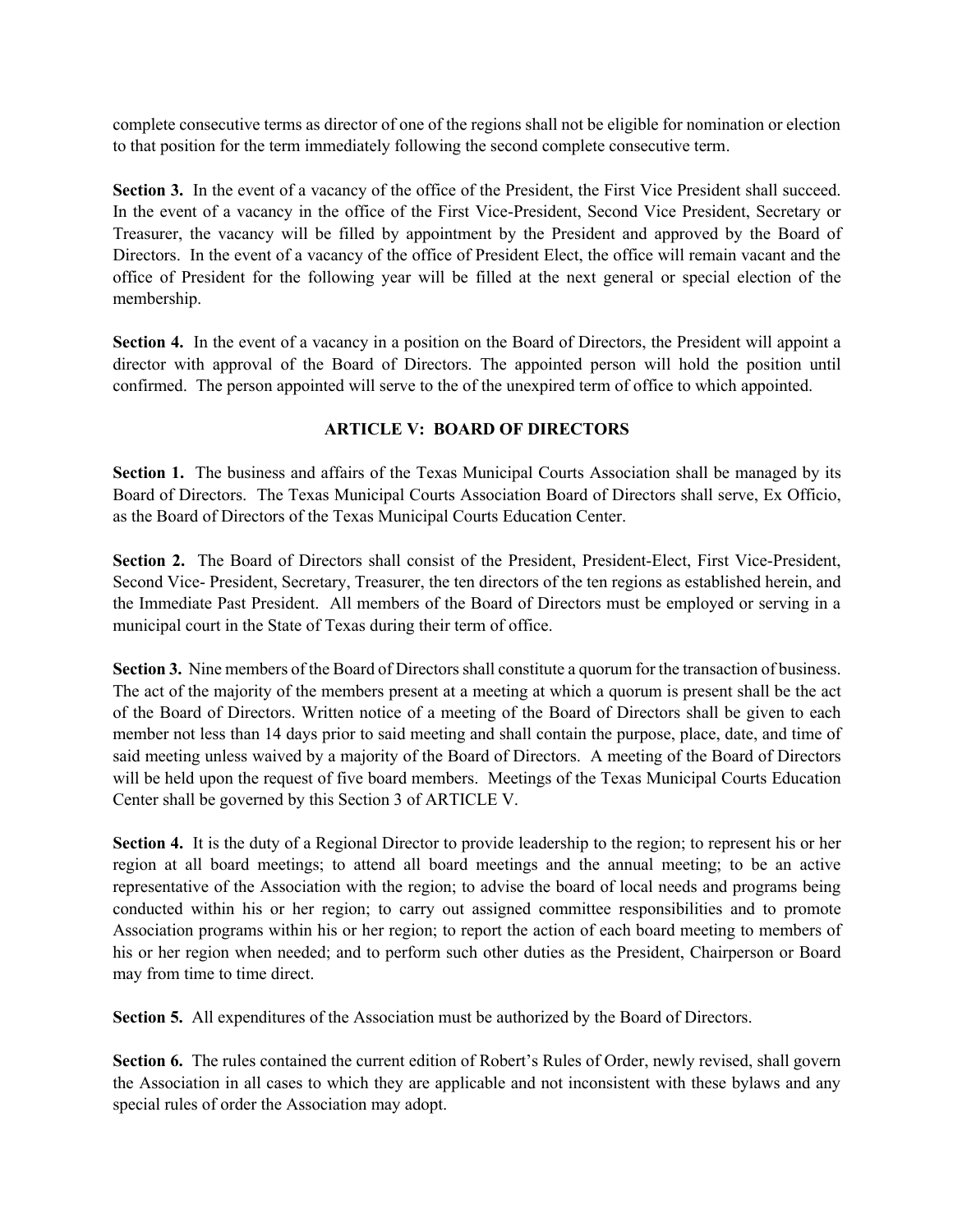**Section 7.** Members of the Board of Directors or members of any committee may participate in and hold a meeting of that board or committee, respectively, by utilizing electronic media including a conference telephone call, electronic mail, or similar communication equipment. All such members who participate in a meeting by use of electronic media shall be deemed present except when such presence is for the express purpose of objecting to the transaction of any business on the grounds that the meeting is not lawfully created.

## **ARTICLE VI: REMOVAL OF BOARD MEMBERS**

Section 1. Any board member of the Association who is negligent in the duties and responsibilities of such office, or for any other good and just cause, may be removed from office by the following procedure in its entirety and sequence:

- (a) A submission of a formal written petition with no less than five members of the board submitting the petition to the Association stating the full particulars to the Board of Directors.
- (b) Upon application, the officer in question may have a hearing before the Board of Directors.
- (c) A 2/3 affirmative vote, written or oral, of the member of the Board of Directors shall be final upon the matter of removal.

**Section 2.** The Board of Directors shall consist of the President, President-Elect, First Vice-President, Second Vice-President, Secretary, Treasurer, the ten directors of the ten regions as established herein, and the Immediate Past President. If a board member is twice absent from a duly called meeting during a fiscal year, the member's position on the board shall be deemed vacant. The vacant position shall be filled according to Article IV. All members of the Board of Directors must be employed or serving in a municipal court in the State of Texas during their term of office and must be current members of the Association in good standing with their dues paid for that year throughout their candidacy and term of office.

# **ARTICLE VII: DUTIES OF THE PRESIDENT**

**Section 1.** The President shall be the chief executive officer of the Association and shall preside at all meetings of the Association. The President shall also be the chairperson of the Board of Directors and shall preside at all meetings of the Board of Directors and Executive Committee.

**Section 2**. All expenditures of the Association must be authorized by the President of the Association. Such authorization shall be in writing and approved by the Board of Directors.

**Section 3**. The President may call meetings of the general membership and/or Board of Directors at such times and places as he or she may deem proper.

**Section 4.** The President, with the consent of a majority of the members of the Board of Directors, shall appoint a duly qualified member to fill any vacancy on the Board of Directors.

**Section 5.** The President shall appoint the Standing Committees set forth herein.

**Section 6.** The President may also appoint such other committees as may be necessary to carry on the business and affairs of the Association.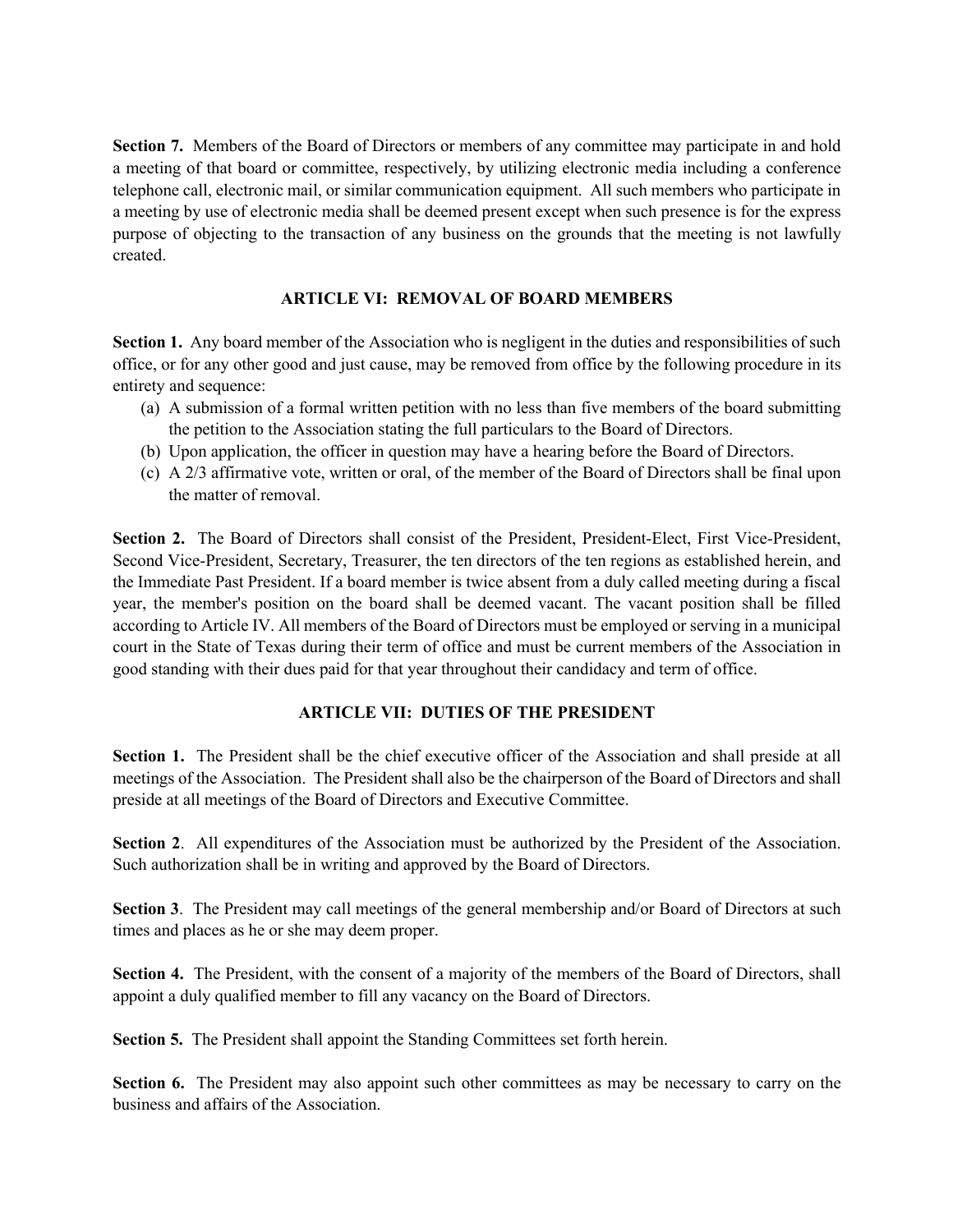**Section 7.** The President of the Association shall not serve two consecutive terms.

**Section 8.** The President shall perform all other duties pertaining to his or her office.

## **ARTICLE VIII: DUTIES OF THE VICE-PRESIDENTS**

**Section 1.** The Vice-Presidents, in their numerical order, shall preside over meetings or assume the duties of the President in the absence, incapacity, resignation or removal of the President.

**Section 2.** The Vice-Presidents shall assume those duties as assigned by the President, including Historian and Parliamentarian.

## **ARTICLE IX: DUTIES OF THE SECRETARY**

**Section 1.** The Secretary shall record, keep, and report the minutes of all meeting of the membership of the Association and of the Board of Directors. In the absence of the Secretary, the President shall appoint one from among the membership present to record the meetings. The Secretary or the alternate serving in that capacity shall prepare and distribute the minutes of the meeting to the Board of Directors prior to the next regularly scheduled meeting of the Board.

**Section 2.** The Secretary or his or her designated representative shall notify in advance each board member setting forth the date, time and place of each regular board meeting or the membership of the date, time and place of any general membership meeting, and shall perform such other duties as may be necessary for meetings.

## **ARTICLE X: DUTIES OF THE TREASURER**

**Section 1.** The Treasurer shall ensure that the Association's financial records are properly maintained and related reported are provided to the Association's board. The Treasurer will furnish to the President of the Association a list of all bank accounts, location, access numbers and will update the list if there are any changes in the existing accounts or creation of new accounts. This first list shall be submitted within 30 days of adoption of these bylaws.

**Section 2.** The Treasurer shall receive dues and other monies, make deposits, and monitor the budget and investments of the Association. The Treasurer shall arrange for all bills of the Association to be timely paid, and shall sign all checks and vouchers as provided in Article VII, Section 2 of these bylaws. The Treasurer shall submit quarterly financial reports to the Board of Directors and to the Audit Committee prior to all board meetings.

**Section 3.** The Treasurer shall ensure that a complete record of all membership fees paid and outstanding are accurately kept. The Treasurer shall maintain an accurate membership list and share this information with the Membership Committee.

**Section 4.** The Treasurer shall cooperate to the fullest extent in an annual review of the financial records of the Association. The Treasurer shall provide the Association's financial records to the Audit Committee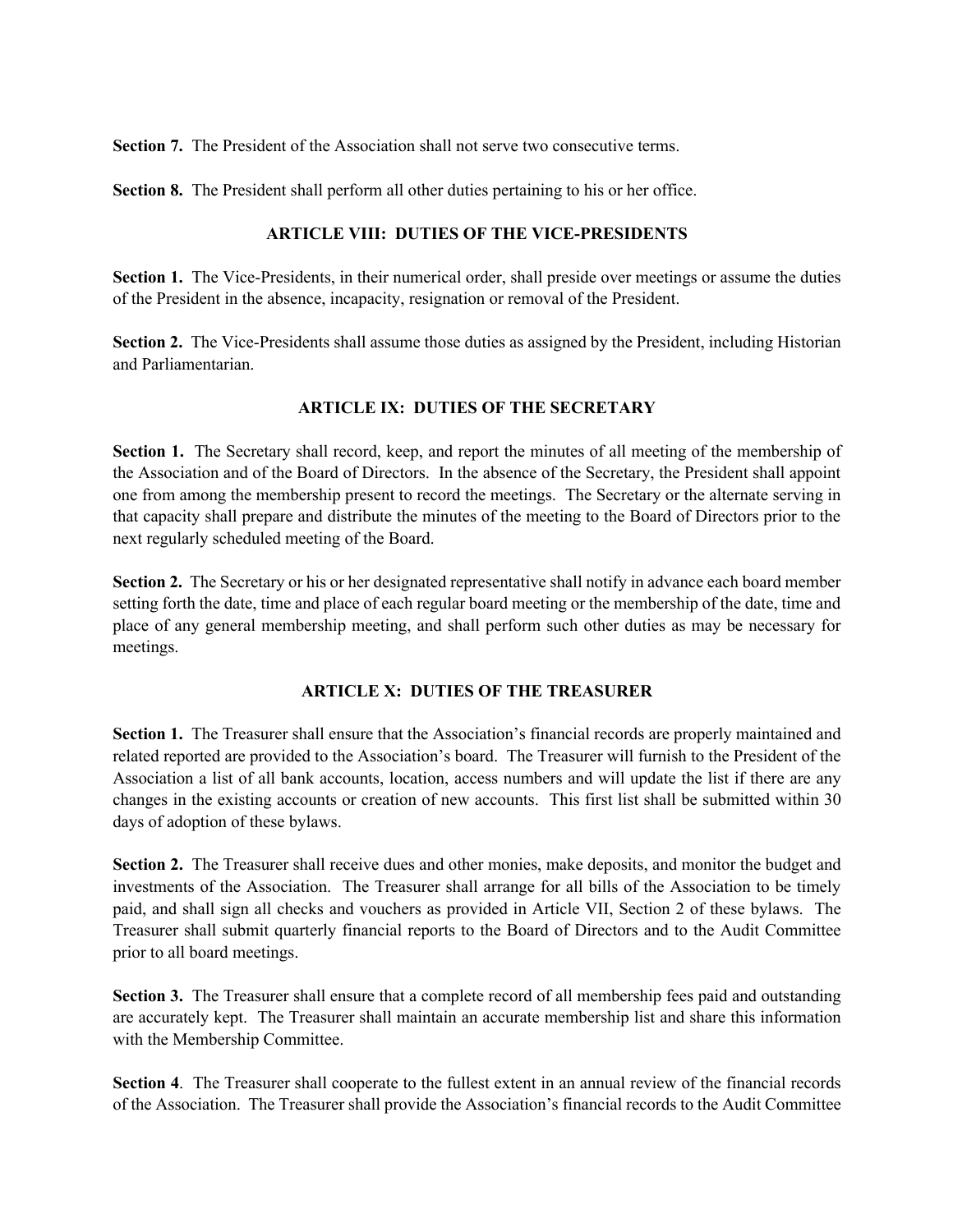within 30 days of the close of the fiscal year. Such review shall be conducted by the Audit Committee appointed by the Board of Directors President of the Association, and the review shall be completed so that a written report may be presented to the Board of Directors at its next regular board meeting.

**Section 5**. The Treasurer shall automatically serve as a member of the Association's Finance Committee.

## **ARTICLE XI: EXECUTIVE COMMITTEE**

**Section 1**. There shall be an Executive Committee of the Association composed of the President, President Elect, First Vice-President, Second Vice-President, Secretary, Treasurer, and Immediate Past President.

**Section 2.** The Executive Committee may act in the place of the Board of Directors between board meetings on all matters, except those specifically reserved to the board or committees created or otherwise permitted by these bylaws. The Executive Committee shall oversee (i) the financial affairs of the Association, and (ii) personnel matters. The Executive Committee shall report on all actions at the next board meeting.

## **ARTICLE XII: MEMBERSHIP DUES**

**Section 1.** The Board of Directors shall determine annual the amount of the annual dues for membership in the Association. Written notification of the amount of annual dues shall be sent to each member not less than 60 days prior to the due date.

**Section 2.** Dues shall be payable on the first day of September in each year and shall be payable at the headquarters of the Association or any other designated address.

**Section 3.** When any member shall be in default in the payment of dues for a period of 90 days from the date on which such dues become payable, such person shall not be considered to be in good standing or be qualified to vote or otherwise be entitled to receive or exercise any privilege of membership and may be suspended from membership as herein provided.

# **ARTICLE XIII: STANDING COMMITTEES**

**Section 1.** The following standing committee shall be staffed by the President as provided in Article VII, Section 5, of these bylaws: Nominating Committee, Legislative Committee, Budget and Finance Committee, Website Committee, Annual Meeting/Awards Committee and Audit Committee.

**Section 2.** Nominating Committee

- (a) The Nominating Committee shall consist of five (5) members. No more than three members shall be presently serving on the Board of Directors. The names and addresses of the members of the Nominating Committee shall be made known to the membership no later than February 15. No member of the Nominating Committee may be nominated for any position on the Board of Directors during their service on the Nominating Committee. No member of the Nominating Committee shall sign a petition for any person running for a board position.
- (b) The Nominating Committee, shall not later than February  $15<sup>th</sup>$ , invite all members in good standing to submit recommendation for nominations and inform them that names may be placed in nomination by petitions signed by at least twenty (20) members for statewide board positions and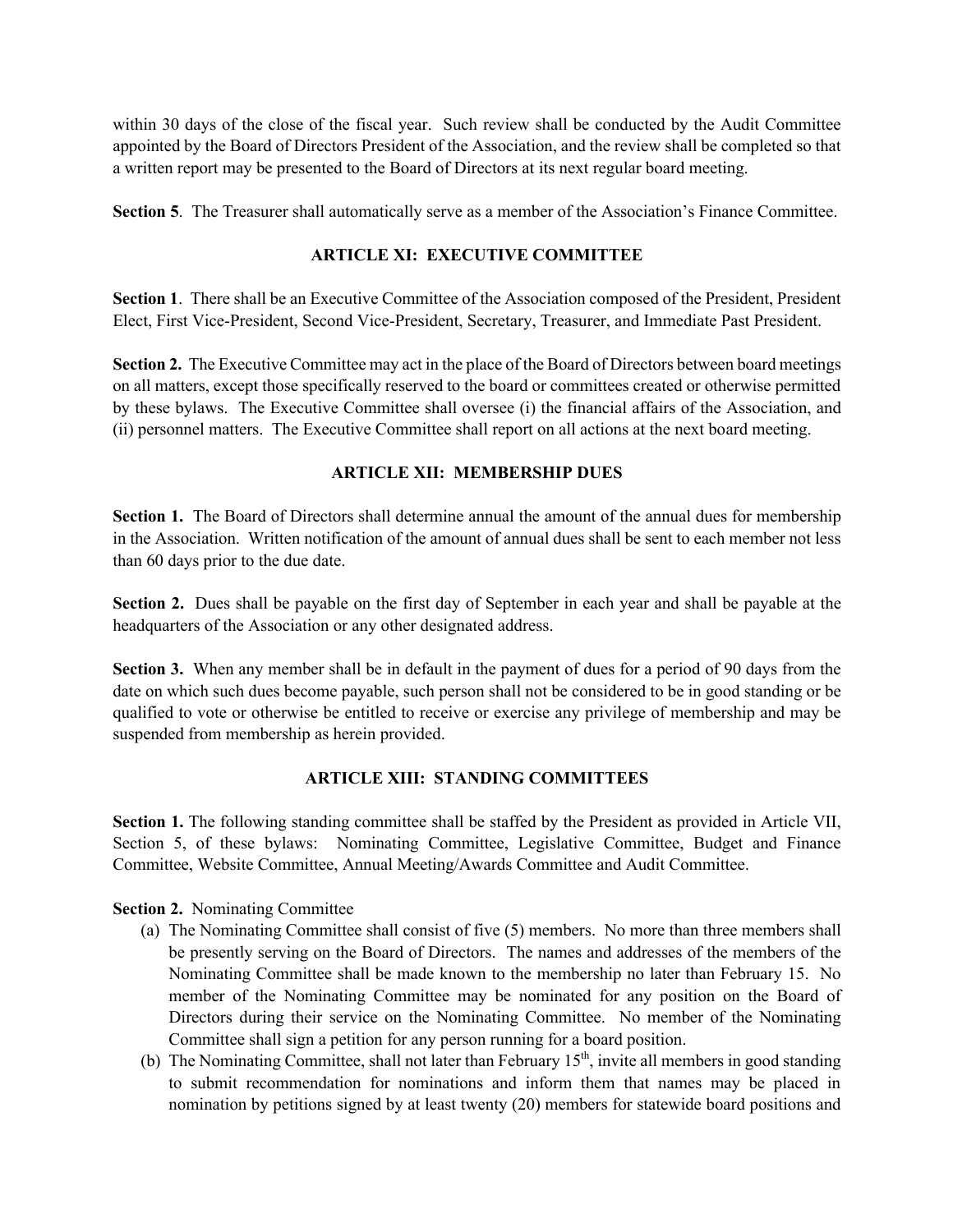ten (10) members for regional board positions. Notice of the invitation shall track the language above in this subsection, shall list the positions up for election and state the deadline by which the petitions must be received. Notice shall be sent to all members at their listed email address in the membership registry. A copy of the notice shall be placed on the Association's website. All petitions must contain the required signatures along with the printed name of the members signing the petition for proper verification by the Nominating Committee. All nominees must be employed or serving in a municipal court at the time of nomination. Petitions must be received by the Nominating Committee no later than March 31. All qualified persons, who have submitted valid petitions, shall have their names placed on the ballot. A member may not petition to have his or her name placed in nomination for more than one office during any election year. In the event a person's name has been submitted by petition to be placed in nomination for more than one office, the member shall elect one office for which his or her name shall be placed in nomination.

(c) Neither the Nominating Committee, nor any member thereof, shall promise any member that his or her name will be placed in nomination. The Nominating Committee shall not meet until after March 31. It shall be the duty of the Nominating Committee to nominate at least one person for those positions for which no petition has been timely received. The Committee may place more than one name in nomination for positions for which no petition has been received.

#### **Section 3.** Election of Board of Directors

- (a) Election of the Board shall be by ballot, conducted under the supervision of the Nominating Committee.
- (b) Ballots shall be made available to the membership no later than May 1 and shall be returned for counting no later than June 15. The ballots shall be counted by three-member canvassing subcommittee to be appointed by the Chairman of the Nominating Committee, which sub-committee shall certify its findings to the Board of Directors not later than June 30. Ballots shall contain the names of qualified petitioners and persons placed in nomination recommended by the Nominating Committee. Write-in votes shall not be permitted.
- (c) Any candidate receiving a plurality of the votes cast for any office shall be declared elected. In case of a tie, another ballot shall be taken concerning that specific office. In the event of another ballot, ballots shall be sent to all members entitled to cast votes for the position in question no later than July 15. Ballots must be returned by August 1, and the winner certified by the Nominating Committee no later than August 15.
- (d) The officers and directors elected shall take office September 1.

## **Section 4.** Legislative Committee

- (a) The Legislative Committee shall be charged with canvassing the members to determine what legislative programs are desired and/or approved by the membership.
- (b) The Legislative Committee shall have the responsibility, in cooperation with the President, of the planning and executing a program for obtaining favorable consideration of any legislation favored by the membership.

#### **Section 5**. Budget and Finance Committee

The Budget and Finance Committee shall be charged with establishing a process to provide sound financial planning by preparing and implementing an annual operating budget for TMCA based upon current operating funds and the reasonable forecast of future income; to seek and identify additional sources of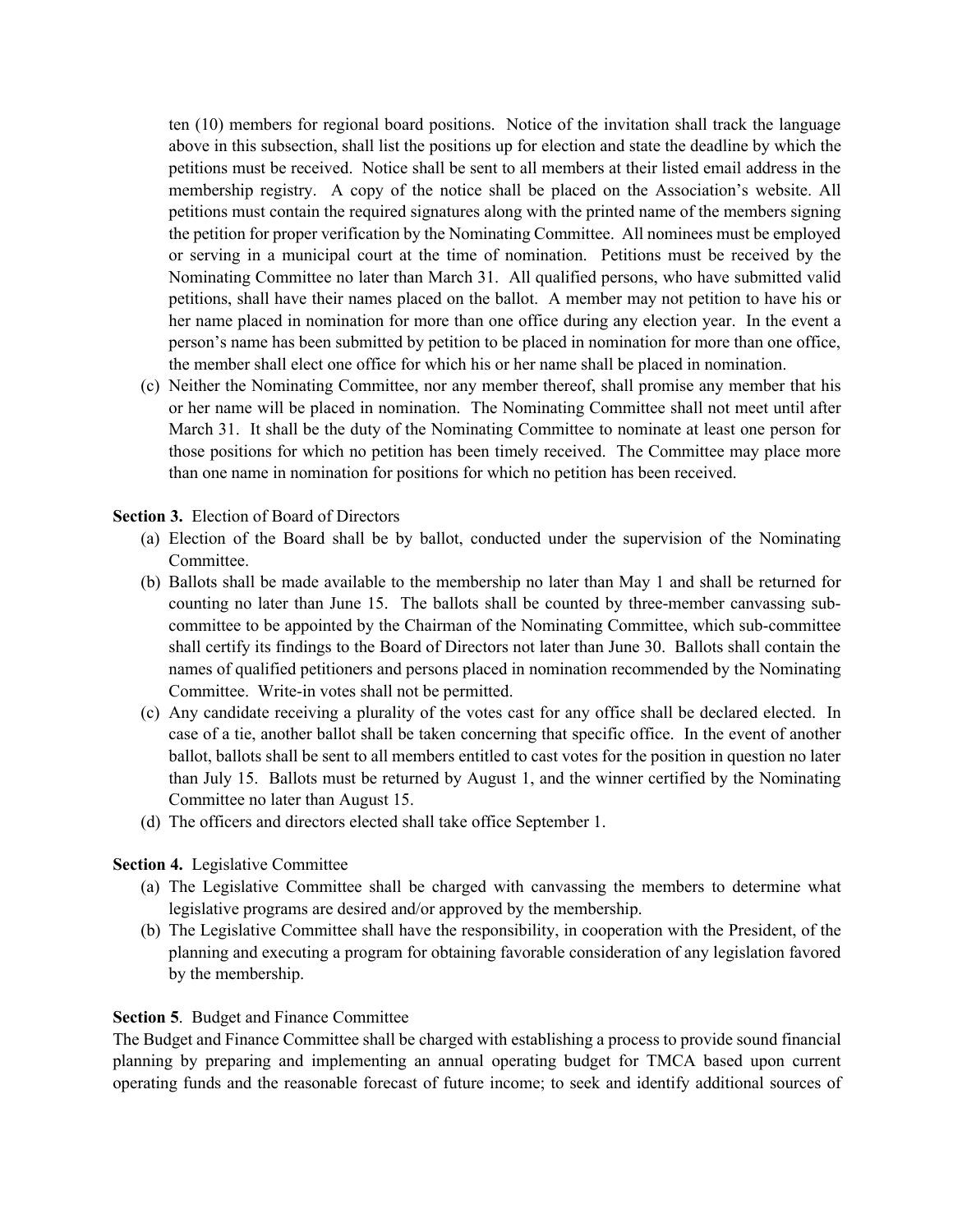funding and to develop a long-range plan to provide more extensive services and benefits to members of the Association.

**Section 6.** Each standing committee shall have a majority present to vote or conduct business.

#### **Section 7**. Audit Committee

The Audit Committee shall consist of the President Elect and two other members, other than the Treasurer, to be appointed by the President. The Committee shall review the Association's financial records within 60 days of the close of fiscal year and shall present a report to the Board of Directors at its next regular board meeting.

## **ARTICLE XIV: REGIONS**

There shall be established within the Association 10 regions, each of which shall be guided by these bylaws, under the direction of the Board of Directors. Each regional director shall be a resident of or serve in the region to which he or she is elected as regional director.

#### **ARTICLE XV: AMENDMENTS**

This constitution and bylaws may be amended, provided that the proposed revision has been given in writing to the board of this Association and, by majority vote, the board has approved its submission to the membership. Upon approval by the board, the Secretary shall see that every member shall have at least 30 days' clear notice of such proposed revision**s** previous to the date set for returning the ballot. Amendment shall be adopted by majority vote of the members returning their ballots.

## **ARTICLE XVI: FISCAL YEAR**

The fiscal year of the Association shall begin on the first day of September of one year and end on the 31<sup>st</sup> day of August of the following year.

#### **ARTICLE XVII: INDEMNIFICATION**

All directors and officers of the Association are indemnified against expenses actually and necessarily incurred by them in connection with the defense of any action, suit, or proceeding, in which they or any of them are made parties, or a party, by reason of having been directors or officers of the Association, except in relation to matters as to which such director or officer or former director or officer shall be adjudged in such action, suit, or proceeding to be liable for negligence or misconduct in the performance of duty and to such matters as shall be settled by agreement predicated on the existence of such liability for negligence or misconduct.

#### **ARTICLE XVIII: DISSOLUTION**

The Association shall use it funds only to accomplish the objective and purposes specified in the bylaws, and no part of said funds shall inure, or be distributed, to the members of the Association. On dissolution of the Association, any funds remaining shall be distributed to one or more regularly organized and qualified charitable, educational, scientific or philanthropic organizations to be selected by the Board of Directors.